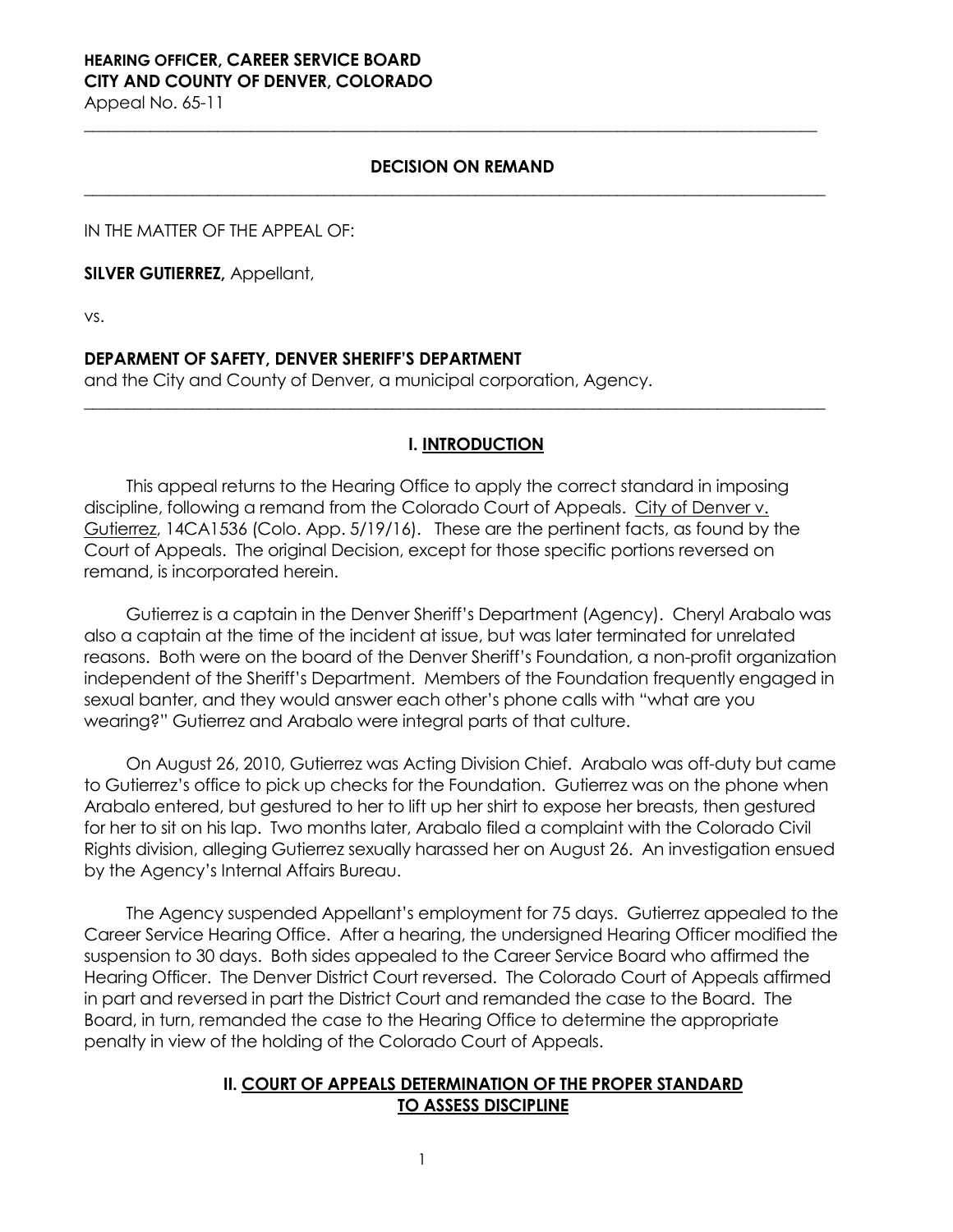The Court of Appeals affirmed the portion of the District Court's determination that the Hearing Officer and the Board applied an incorrect legal standard to evaluate Gutierrez' conduct.

An objective standard governs Departmental Order (D.O.) 200.15, which prohibits disrespectful behavior, and D.O. 300.10, which prohibits other improper behaviors. Under an objective standard, Arabalo's perception of Gutierrez' behavior as inoffensive, as well as Gutierrez' intent, were not relevant. Instead the conduct must be viewed from the perspective of a reasonable person, irrespective of the "locker room culture" embraced by Foundation members. The policy underlying the Court's statement is that personnel rules should be able to change a culture, rather than to be defined by it. Gutierrez *supra*, at 10.

#### **III. ISSUES ON REMAND**

The issues on remand are (1) whether the application of an objective standard in Agency's Department Orders 200.15, and 300.10, and 2420.1B<sup>1</sup> to Gutierrez' conduct on August 26, 2010 results in a violation of one or more of those rules and, (2) if so, what is the appropriate penalty.

## **IV. APPLICATION OF THE OBJECTIVE STANDARD**

# **A. DO 200.15. Deputy Sheriffs and employees shall not willfully or intentionally display any disrespectful, insolent or abusive language or behavior towards any supervisor, Department employee, employee(s) of other official agencies or the public, while on duty.**

Gutierrez was a deputy sheriff under this rule. Arabalo was an employee, thus both fall within the respective duties and protections of the rule. Gutierrez' gestures, when removed from the permissive context of sexual banter between Foundation members,<sup>2</sup> and viewed instead from the perspective of a reasonable person, were offensive. It is apparent superior officers are expected to uphold Agency orders and set an example for their subordinates. Consequently, as acting division chief, Gutierrez's gestures toward a subordinate, Captain Arabalo, were particularly antithetical to the purpose of DO 200.15, to prohibit intolerable behavior between co-workers. When removed from the attitudes and circumstances in which they were made, Gutierrez' gestures toward Arabalo violated DO 200.15.

# **B. DO 300.10. Deputy Sheriffs and employees shall not indulge in immoral, indecent or disorderly conduct that would impair their orderly performance of duties or cause the public to lose confidence in the Department.**

l

<sup>&</sup>lt;sup>1</sup> On appeal to the Court of Appeals, Gutierrez disputed the District Court's finding that his gestures toward Arabalo were demands for sexual favors under 2420 1B.5(C) and (G). The Court of Appeals reversed that finding as it relates to a demand for sexual favors from Ms. Arabalo, *[Gutierrez, 14CA1536 at 15]*, thus there is no need to address it here. He admitted his behavior satisfied the definition of harassment found in subsection 5(J) of this rule, and my original finding on that basis stands.

<sup>2</sup> Witnesses were divided as to whether they found Gutierrez's conduct to be offensive. Foundation board member Curat testified he had observed "mildly sexual" banter between Gutierrez and Arabalo and did not find it offensive. Deputy Mazotti, a Foundation volunteer, said he observed "flirtatious banter" between Gutierrez and Arabalo and found it was "normal" and "not vulgar." He stated he was not offended by it. On the other hand, Chief Diggins testified he had counselled Gutierrez to act more professionally around subordinates instead of "playing around" with them. Director Wilson testified Arabalo's joking with Gutierrez would not justify his gestures to lift her shirt or to sit on his lap. In short, deputy-level witnesses found Gutierrez's conduct inoffensive, while management found to the contrary. Irrespective of any personal views, the Agency is entitled to use its rules to change a culture rather than to be defined by it.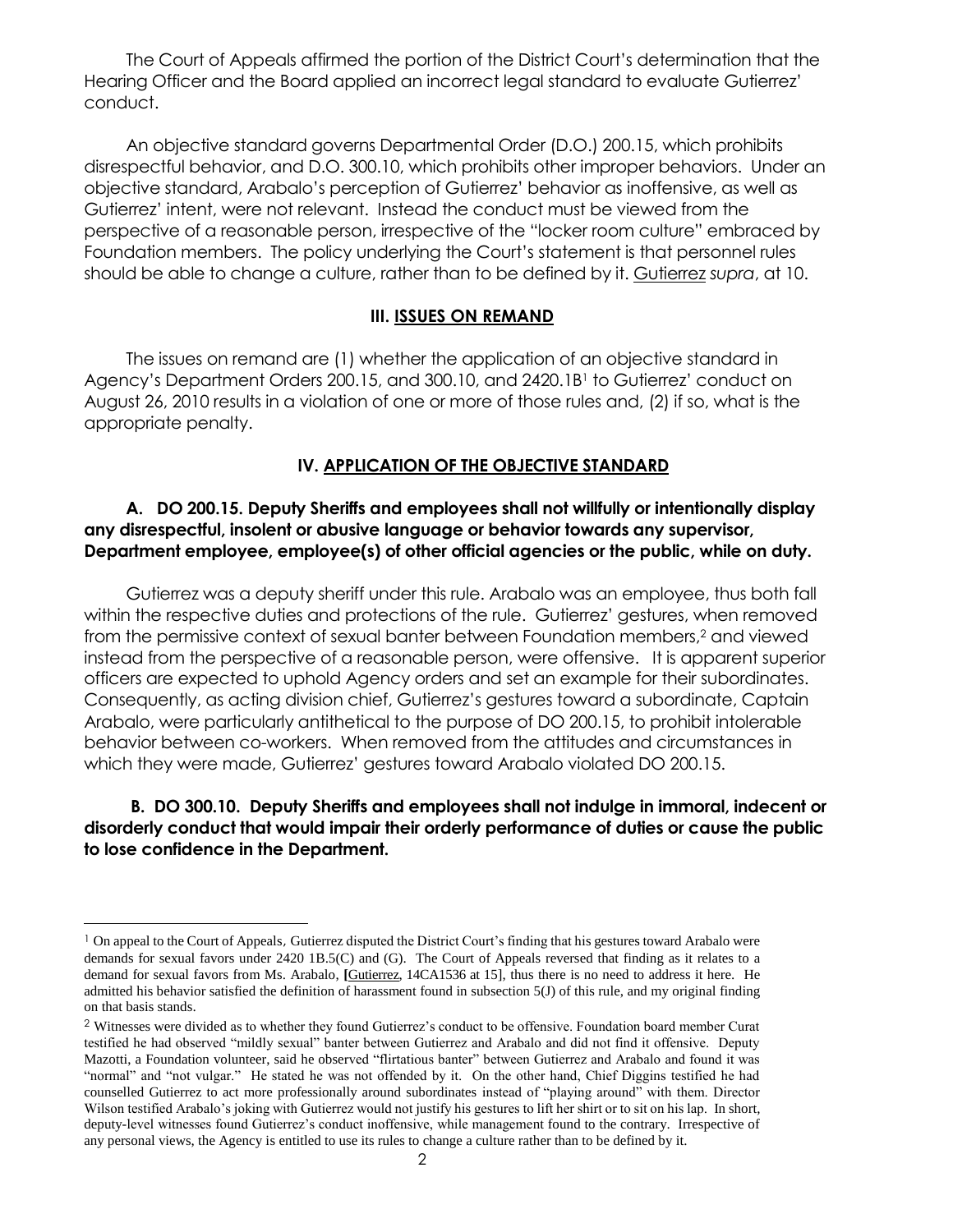Conduct violates this rule if it is (1) objectively immoral, indecent or disorderly, and (2) if such conduct impairs the disciplined performance of their duties or causes the public to lose confidence in the Agency. The culture in which the conduct arose is irrelevant to measuring whether a violation occurred.

Gutierrez's conduct was thoughtless, unprofessional, and antithetical to the City's efforts and policies attempting to insure a workplace free of immoral, indecent and disorderly conduct. *See* Gutierrez, 14CA1536 at 9. As such, his conduct violated the first element of this rule.

More is required, under this rule, however, than objective impropriety of the conduct; and more is required than imagined harm under the "would impair" and implied "would lose confidence" phrases of the rule. The two elements of the rule must both be satisfied. *See* U.S. v. O'Driscoll, 761 F.2d 589, 597-98 (10<sup>th</sup> Cir. 1985).

Gutierrez's actions toward Arabalo, a subordinate, violated his duty to set an example of professional conduct, particularly in his supervisory role. Gutierrez's superior and friend, Chief Diggins, was concerned enough about Gutierrez's behavior that he previously counselled Gutierrez several times to act more professionally and to abate his crude banter with his subordinates. [Decision p.3]. Gutierrez was, therefore, aware of his duty to set an example for his subordinates. The Agency proved Gutierrez indulged in indecent behavior that impaired the orderly performance of his supervisory duty to exemplify a high level of conduct, in violation of 300.10.

#### **V. DEGREE OF DISCIPLINE**

The purpose of discipline is to correct inappropriate behavior, if possible. Appointing authorities are directed by CSR 16-20 to consider the severity of the offense, an employee's past record, and the penalty most likely to achieve compliance with the rules. CSR § 16-20. Discipline imposed by an appointing authority should be affirmed by a hearing officer unless that discipline has been imposed arbitrarily, that is, based substantially on considerations unsupported by record evidence, or given the proven rule violations the discipline is clearly excessive. In re Jenkins, CSA 54-14 (2/5/15), *aff'd* In re Jenkins, CSB 54-14A (11/9/15); *see also*  In re Lacombe, CSA 10-14 (1/27/15), *modified* In re Lacombe, CSB 10-14A (7/16/15); In re Leyba, CSB 59-14A (2/5/16).

## **A. Severity**

The findings and conclusions in my Decision which were not appealed, or which were ultimately affirmed, remain a part of the consideration as to the appropriate degree of discipline here. The violations proven at hearing remain: Neglect of Duty (to set a professional example); D.O. 1100.4 (on-duty relations); D.O. 2420 1B.5.J (joking or behavior that could be offensive to third party); and 2440.1G (be proactive, set positive example, maintain self-discipline, strive for excellence). What changes here are findings that Gutierrez's conduct also violated DO 200.15 (disrespectful behavior) and 300.10 (indecent or disorderly conduct that would impair their orderly performance of duties). Since the same conduct violated all rules and the most egregious allegation – demand for sexual favors - was not proven, even upon remand, the severity of the offending behavior is not different now than before remand.